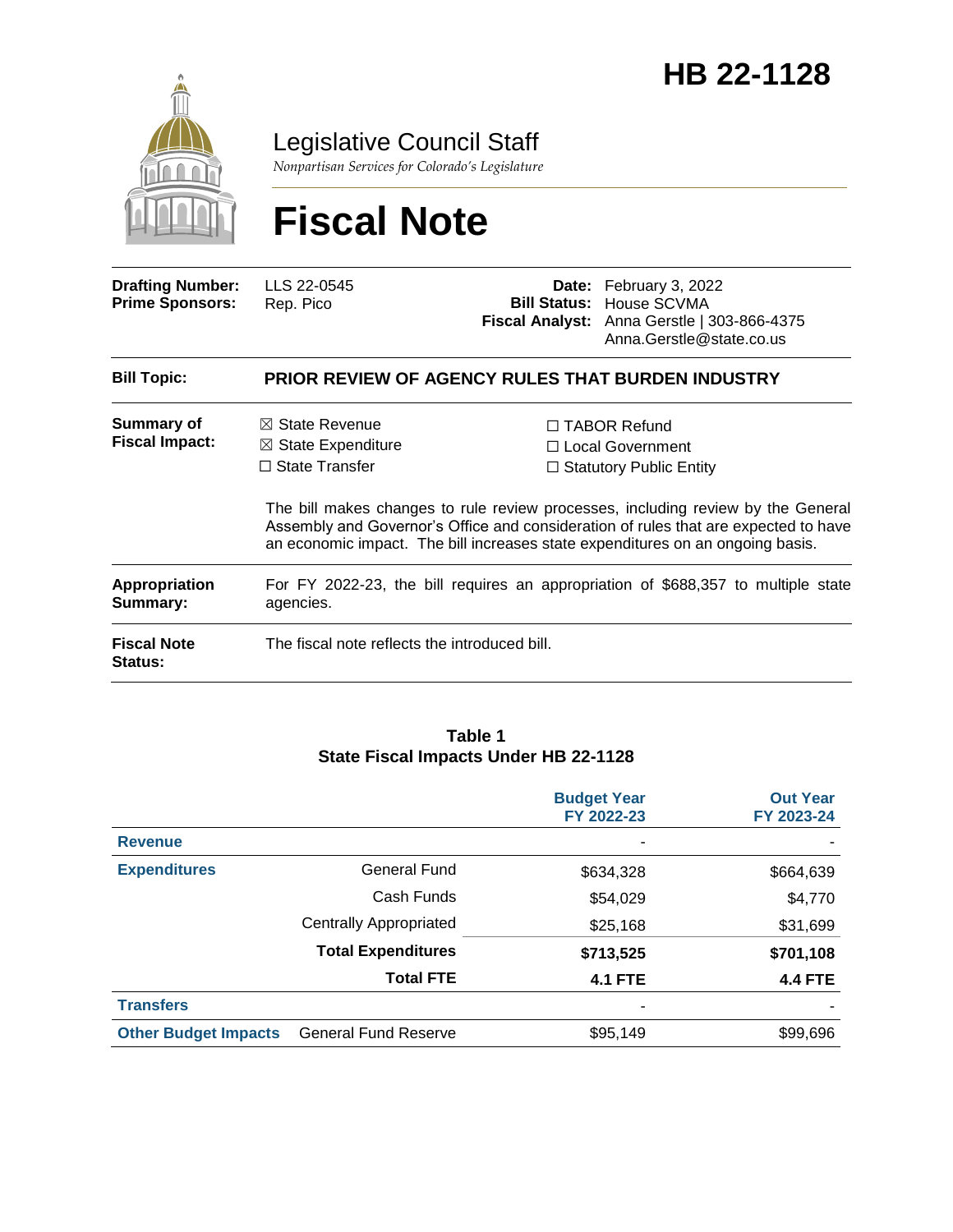# February 3, 2022 **HB 22-1128**

# **Summary of Legislation**

The bill makes changes to state law related to rule review processes, beginning November 1, 2022.

**Determination of economic impact rules.** Beginning November 1, 2022, the bill requires that a state agency make a determination at a rulemaking hearing whether a proposed rule is expected to have an economic impact and include that determination in its regulatory analysis of a proposed rule. "Economic impact rules" are defined as those that significantly increase the regulatory burden on businesses, professions, or industry, including oil and gas, aerospace, energy efficiency, environmental technology, transportation, and agriculture industries.

**Governor's Office review.** Beginning November 1, 2022, rules or rule changes must be submitted to the Governor's Office for review, and state agencies may not adopt a rule or rule change unless the Governor's Office determines that it complies with current statutory criteria related to agency rulemaking authority.

**Legislative review.** State agencies must submit a list of economic impact rules to the General Assembly, the Office of Legislative Legal Services (OLLS), and the Secretary of State's Office**.** An economic impact rule does not take effect if a prior review committee decides whether to conduct a review of the bill. A rule not selected by a prior review committee takes effect on the  $22<sup>nd</sup>$  day of the legislative session. For a rule selected by a prior review committee, the agency must submit relevant records and the committee must consider whether the rule satisfies current statutory criteria related to the agency's rulemaking authority and the need for the rule. No later than 64 days after the start of the legislative session, a committee may:

- vote to let the rule take effect immediately or upon a later date;
- vote to void the rule because it exceeds the agency's rulemaking authority or fails to meet statutory criteria; or
- not take action. If no action is taken, the rule is deemed effective on the  $65<sup>th</sup>$  day of the session.

A prior review committee is:

- the first assigned committee of reference for the bill that established the agency's duty to promulgate rules, if the agency's duty was established in legislation; or
- the applicable committee of reference for each department's SMART Act hearings.

**Exemptions.** The General Assembly may exempt in statute an economic impact rule from the prior review process. Temporary or emergency rules are not subject to an economic impact determination or prior review process.

# **Background**

Under current law, OLLS and state agencies use specified criteria in statute to review rules. This bill also applies these criteria to the new processes for the review of rules by the Governor Office and prior review committees. Current law criteria for reviewing rules include whether: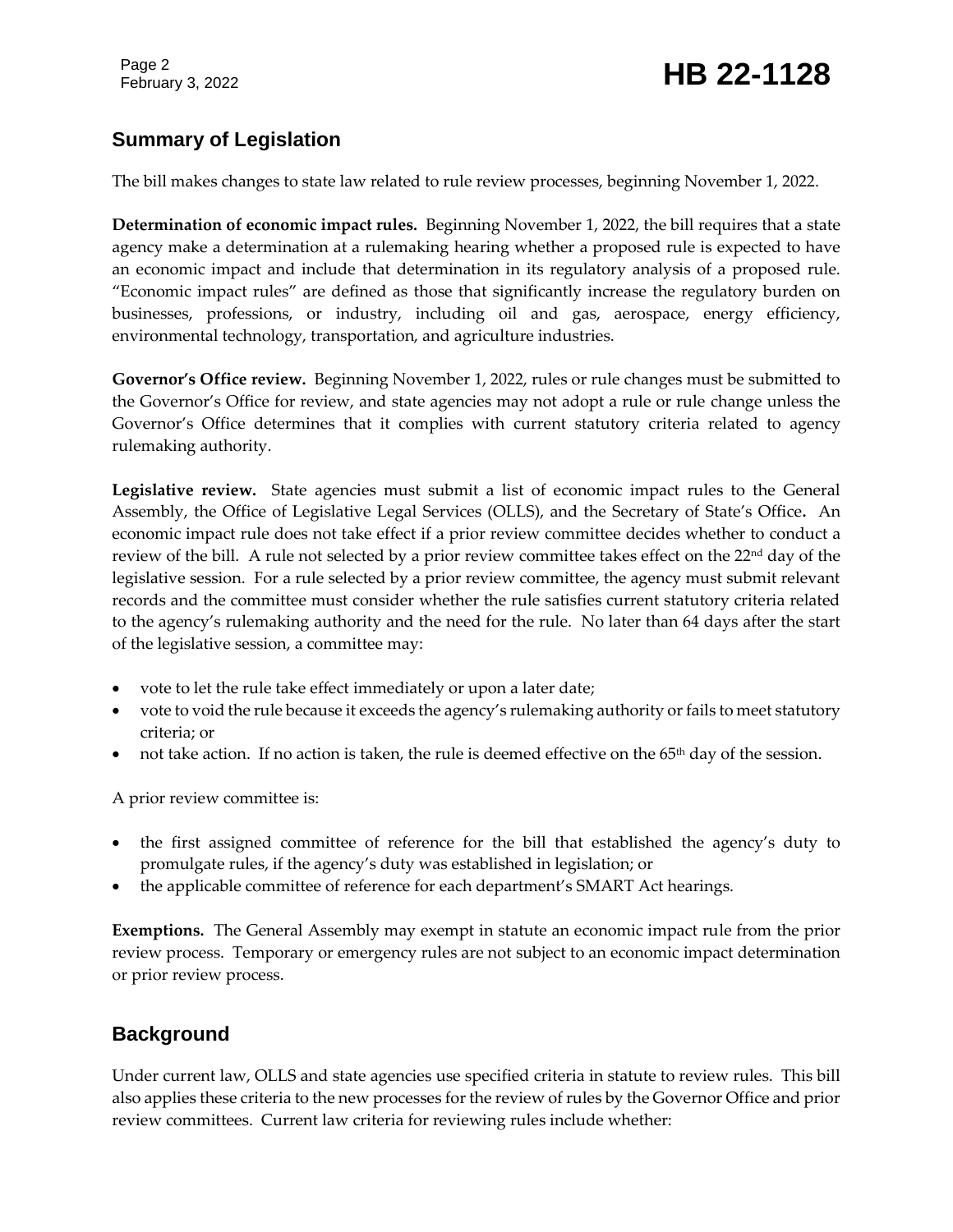Page 3

February 3, 2022 **HB 22-1128** 

- rules are within an agency's statutory authorization;
- rules are not deemed to be within statutory authorization just because the rule doesn't conflict with state law;
- the record of the rulemaking demonstrates the need for the regulation;
- to the extent practicable, the rules are clearly and simply stated;
- the rules do not conflict with other sections of law; and
- any duplicative or overlapping rules are explained by the agency proposing the rule.

#### **State Revenue**

The bill may increase state revenue from business filing fees to the Department of State Cash Fund by a minimal amount to cover the additional expenditures required by the bill. Filing fees are subject to TABOR. Any change in fees will occur through regular fee setting processes.

#### **State Expenditures**

The bill increases state expenditures by \$713,525 in FY 2022-23 and \$701,108 in FY 2023-24 in the Governor's Office, Secretary of State's Office, and Department of Law. Workload will also increase for all state agencies. Costs are listed in Table 2 and discussed further below.

| <b>Cost Components</b>                    | FY 2022-23 | FY 2023-24 |
|-------------------------------------------|------------|------------|
| <b>Secretary of State</b>                 |            |            |
| <b>Personal Services</b>                  | \$7,949    | \$4,770    |
| <b>Operating Expenses</b>                 | \$0        | \$0        |
| <b>Capital Outlay Costs</b>               | \$0        | \$0        |
| <b>Computer Programming</b>               | \$46,080   | \$0        |
| Centrally Appropriated Costs <sup>1</sup> | \$2,715    | \$1,429    |
| FTE - Personal Services                   | 0.2 FTE    | 0.1 FTE    |
| Dept. Subtotal                            | \$56,744   | \$6,199    |
| <b>Governor's Office</b>                  |            |            |
| <b>Personal Services</b>                  | \$127,323  | \$169,764  |
| <b>Operating Expenses</b>                 | \$1,755    | \$2,025    |
| <b>Capital Outlay Costs</b>               | \$12,400   | \$0        |
| Centrally Appropriated Costs <sup>1</sup> | \$22,453   | \$30,270   |
| FTE - Personal Services                   | 1.1 FTE    | 1.5 FTE    |
| Dept. Subtotal                            | \$163,931  | \$202,059  |

#### **Table 2 Expenditures Under HB22-1128**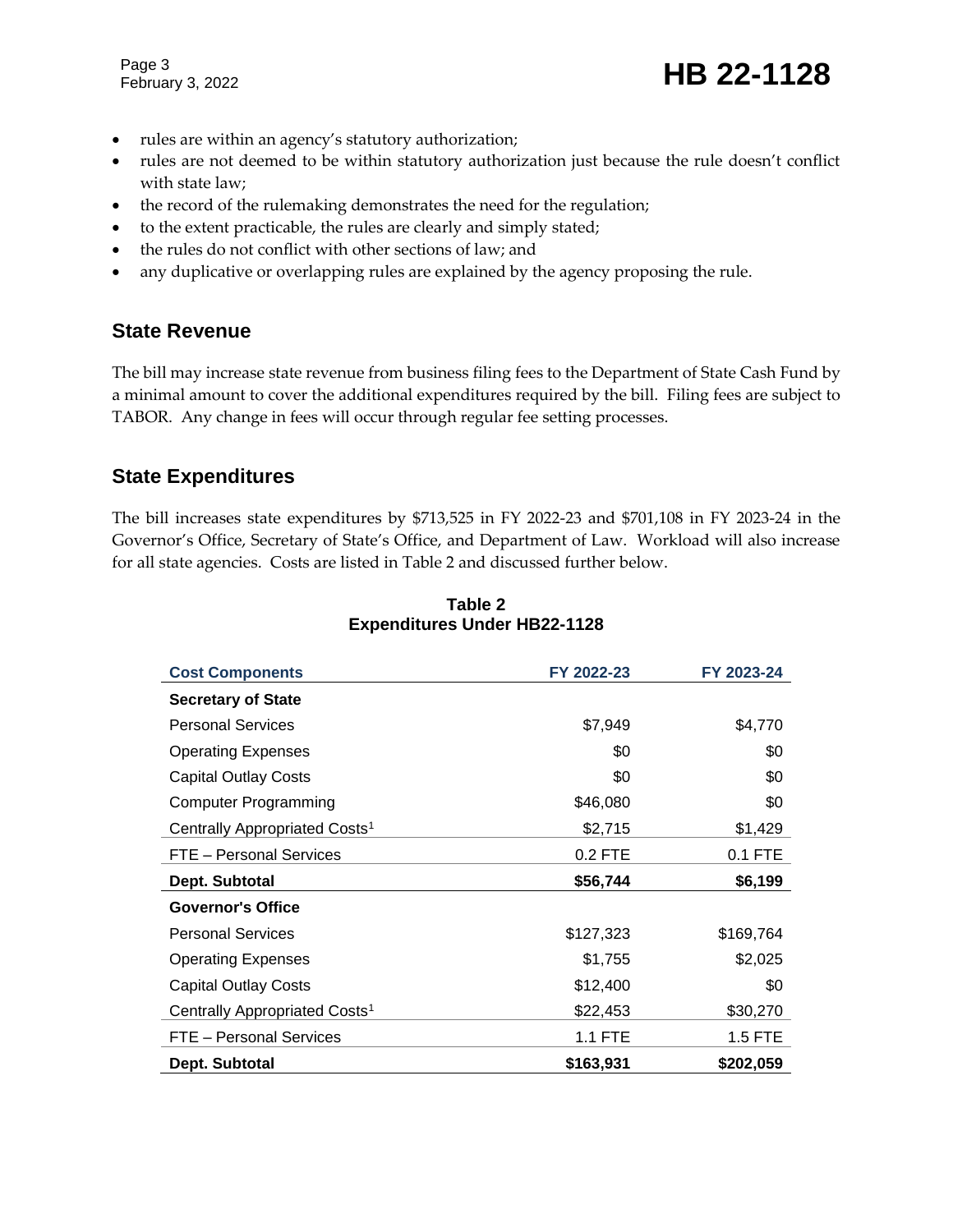#### **Table 2 Expenditures Under HB22-1128 (Cont.)**

#### **Department of Law**

| <b>Legal Services</b> | \$492,850      | \$492,850      |
|-----------------------|----------------|----------------|
| FTE - Legal Services  | 2.8 FTE        | 2.8 FTE        |
| Dept. Subtotal        | \$492,850      | \$492,850      |
| Total                 | \$713,525      | \$701,108      |
| <b>Total FTE</b>      | <b>4.1 FTE</b> | <b>4.4 FTE</b> |

*<sup>1</sup>Centrally appropriated costs are not included in the bill's appropriation.*

**Secretary of State.** The bill increases expenditures for the Secretary of State's Office to modify the Code of Colorado Regulations filing system to accommodate the new processes. One-time computer costs are expected to require 384 hours at a rate of \$120 per hour. The Secretary of State's Office also requires 0.2 FTE in FY 2022-23 and 0.1 FTE in subsequent years to update rulemaking materials and monitor changes to the rulemaking processes. Costs are prorated for a September start date, and paid out of the Department of State Cash Fund.

**Governor's Office.** The Governor's Office requires 1.5 FTE to review each new rule or rule change for compliance with the statutory criteria discussed in the background section. An average of 200 rules are expected per year. The FTE is prorated for a September start date and the General Fund paydate shift in FY 2022-23.

**Department of Law.** The Department of Law requires 5,000 hours of legal services, to be split between state agencies as needed to support the rulemaking process and identification of economic impact rules. Legal services are provided at a rate of \$98.57 per hour. The required hours are the equivalent of 2.8 FTE. It is not known how these additional legal hours will be used among different state agencies, although the departments of Regulatory Agencies, Revenue, Public Health and Environment, Local Affairs, and Natural Resources are likely to use the bulk of the hours.

**All state agencies.** The bill increases workload for state agencies to identify economic impact rules and incorporate the analysis and prior review process into the rulemaking process. The fiscal note assumes that initial workload associated with the new process will be incorporated in the current rulemaking processes. Should agencies require additional resources, it will be requested through the annual budget process. Some agencies are more likely to have a significant number of economic impact rules, and thus, have a more significant workload and potential cost increase. These agencies include the departments of Regulatory Agencies, Revenue, Public Health and Environment, Natural Resources, and Local Affairs.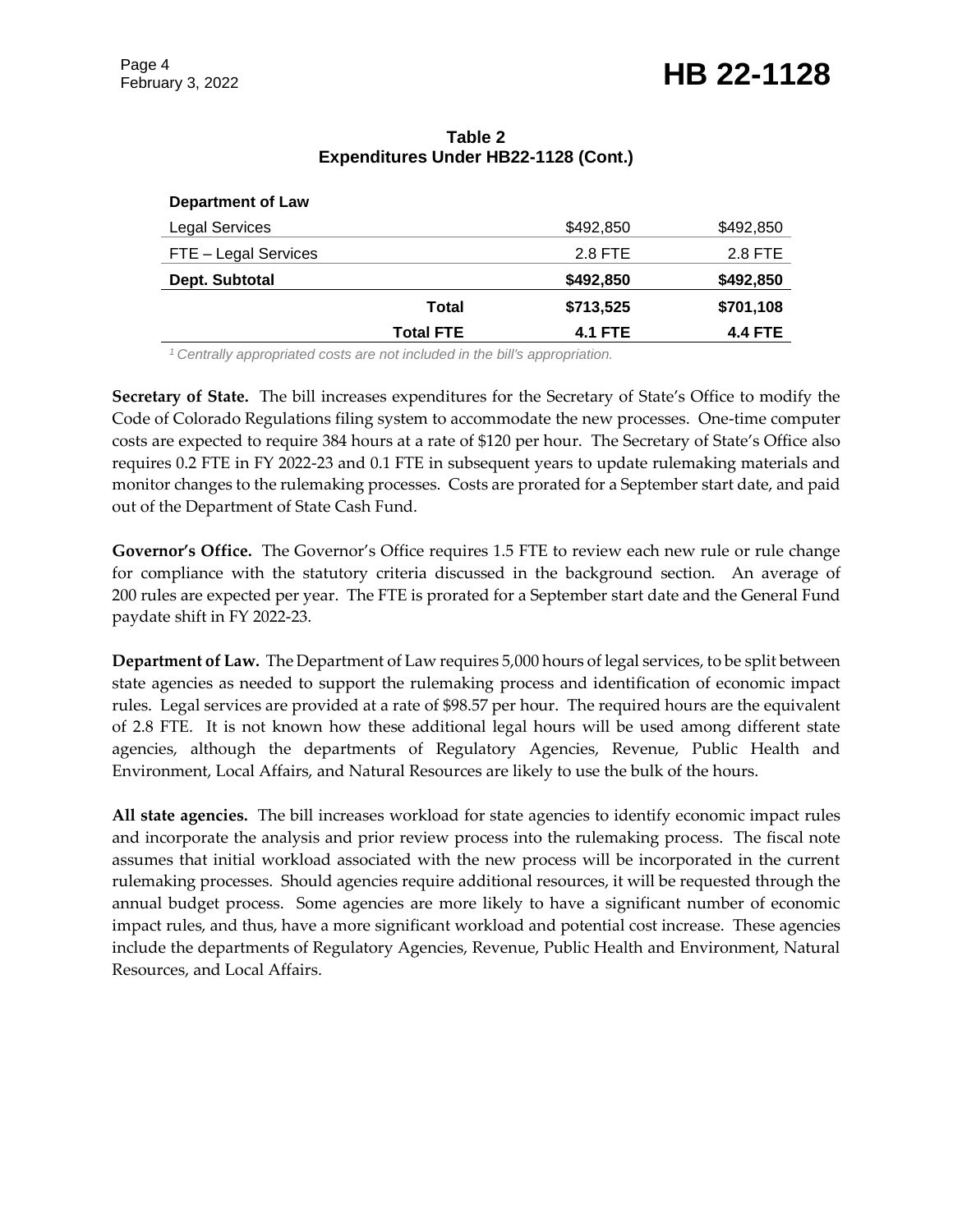**Legislative Department.** The bill will increase workload for OLLS to review the economic impact rules for compliance with statutory criteria, as well as to support the prior review committees, potentially including written memoranda and presentations to the committees. The workload increase will depend on the number and timing of the economic impact rules. The number of economic impact rules that a committee will take up is unknown. OLLS will initially absorb the additional workload; this assumes that the workload for the new rules will be spread throughout the year. However, should the number of rules exceed capacity, or should the rules be submitted entirely in November though January, OLLS will request additional resources through the budget process.

The bill will also increase workload by a minimal amount for Legislative Council Staff to staff any additional committee hearings to consider economic impact rules. The fiscal note assumes that there will be no change in legislative meeting or per diem costs. No changes in appropriations are required.

**Centrally appropriated costs.** Pursuant to a Joint Budget Committee policy, certain costs associated with this bill are addressed through the annual budget process and centrally appropriated in the Long Bill or supplemental appropriations bills, rather than in this bill. These costs, which include employee insurance and supplemental employee retirement payments, are shown in Table 2.

# **Other Budget Impacts**

**General Fund reserve.** Under current law, an amount equal to 15 percent of General Fund appropriations must be set aside in the General Fund statutory reserve beginning in FY 2022-23. Based on this fiscal note, the bill is expected to increase the amount of General Fund held in reserve by \$95,149 in FY 2022-23 and \$99,696 in FY 2023-24, which will decrease the amount of General Fund available for other purposes.

### **Effective Date**

The bill takes effect 90 days following adjournment of the General Assembly sine die, assuming no referendum petition is filed.

### **State Appropriations**

In FY 2022-23, the bill requires the follow appropriations:

- \$141,478 from the General Fund to the Governor's Office, and 1.1 FTE;
- \$492,850 from the General Fund to the Department of Law, and 2.8 FTE;
- \$54,029 from the Department of State Cash Fund to the Secretary of State's Office, and 0.2 FTE.

#### **Departmental Difference**

The Colorado Department of Public Health and Environment estimates that the bill will increase department expenditures by \$2.6 million and 16.8 FTE beginning in FY 2022-23. Staff increases are in the Air Pollution Control, Water Quality Control, Hazardous Materials and Waste Management, Disease Control and Public Health Response, and Health Facilities and Emergency Medical Services